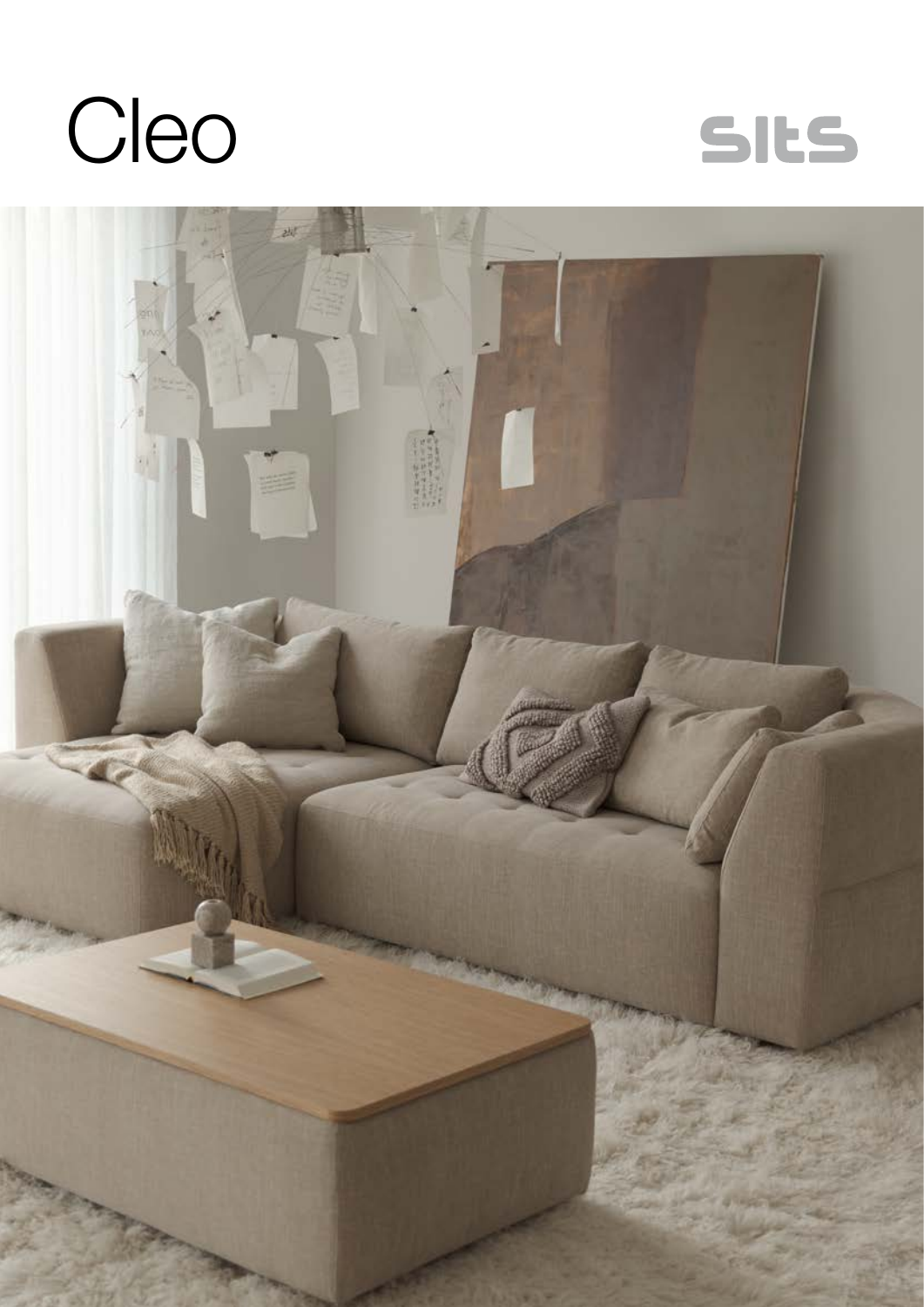

All elements are freestanding.

All back cushions fillings include feathers.







96

3 seater footstool 102x75

with box and veneer top footstool 110x75



set 1 right / or left element 168 left / or right + chaiselongue right / or left



#### set 3

element 168 left / or right + element 168 right / or left



example set option II element 168 left / or right + footstool 110x75 with box and veneer top + element 168 right / or left



set 2 right / or left element 128 left / or right + element 102 + cozy corner right / or left



example set option I element 168 left / or right + footstool 110x75 with box and veneer top + element 168 right / or left